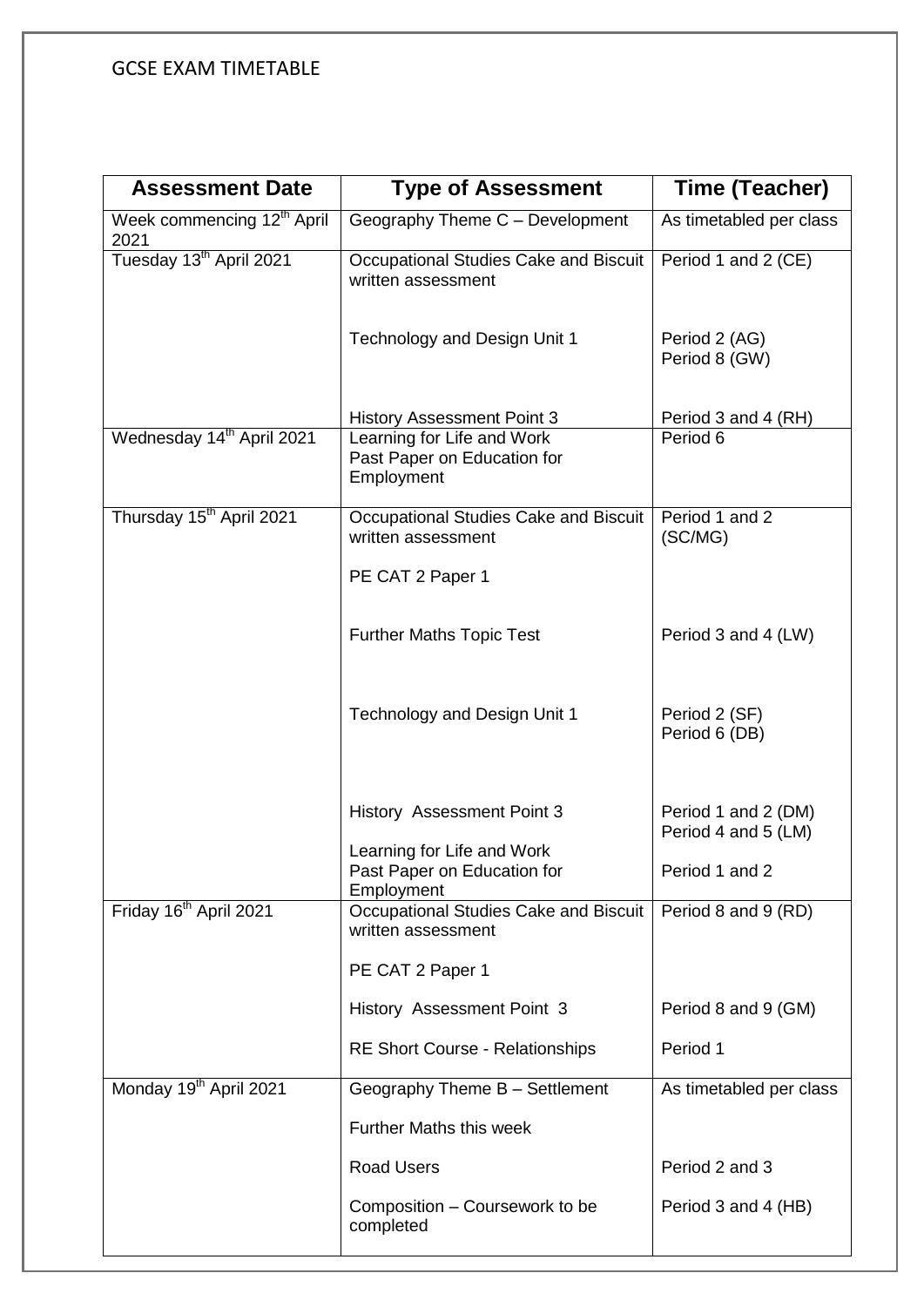|                                       | Religious Studies Full course -<br>Euthanasia                       |                                                                                           |
|---------------------------------------|---------------------------------------------------------------------|-------------------------------------------------------------------------------------------|
| Tuesday 20 <sup>th</sup> April 2021   | Maths Band 2 CAT3                                                   |                                                                                           |
|                                       | <b>Child Development Assessment</b>                                 | Period 1 and 2 (JB)<br>Period 7 and 8 (AC)                                                |
|                                       | <b>Road Users</b>                                                   | Period 1 and 2                                                                            |
|                                       | Music - Western Classical Listening<br>Assessment                   | Period 1 and 2<br>(AF)                                                                    |
| Wednesday 21 <sup>st</sup> April 2021 | Maths Band 1 CAT 3                                                  |                                                                                           |
|                                       | <b>Child Development Assessment</b>                                 | Period 8 and 9 (CE)                                                                       |
|                                       | <b>Road Users</b>                                                   | Period 5                                                                                  |
|                                       | Learning for Life and Work<br><b>CCEA Past Paper on Citizenship</b> | Period 6                                                                                  |
| Thursday 22 <sup>nd</sup> April 2021  | Maths Band 1 CAT 3                                                  |                                                                                           |
|                                       | <b>Business Studies Mock Exam Unit 2</b>                            | (RB)                                                                                      |
|                                       | PE CAT 2 Paper 2                                                    |                                                                                           |
|                                       | Learning for Life and Work<br><b>CCEA Past Paper on Citizenship</b> | Period 1 and 2                                                                            |
| Friday 23rd April 2021                | Maths Band 2 CAT 3                                                  |                                                                                           |
|                                       | <b>Business Studies Mock Exam Unit 2</b>                            | (HP)                                                                                      |
|                                       | Single Award Science Unit 4 Practical<br><b>Skills</b>              | Period 5 and 6 (DB)<br>Period 5 and 6 (CM1)<br>Period 5 and 6 (HF)<br>Period 5 and 6 (GH) |
|                                       | PE CAT 2 Paper 2                                                    |                                                                                           |
|                                       | Religious Studies Short course -<br><b>Crime and Punishment</b>     | Period 1                                                                                  |
| Monday 26 <sup>th</sup> April 2021    | Single Award Science Unit 4 Practical<br><b>Skills</b>              | Period 1 and 2 (CM2)<br>Period 1 and 2 (JR)<br>Period 1 and 2 (LL)                        |
|                                       | <b>Food and Nutrition Assessment</b>                                | Period 3 and 4                                                                            |
|                                       | Geography Theme A - Population                                      | As timetabled per class                                                                   |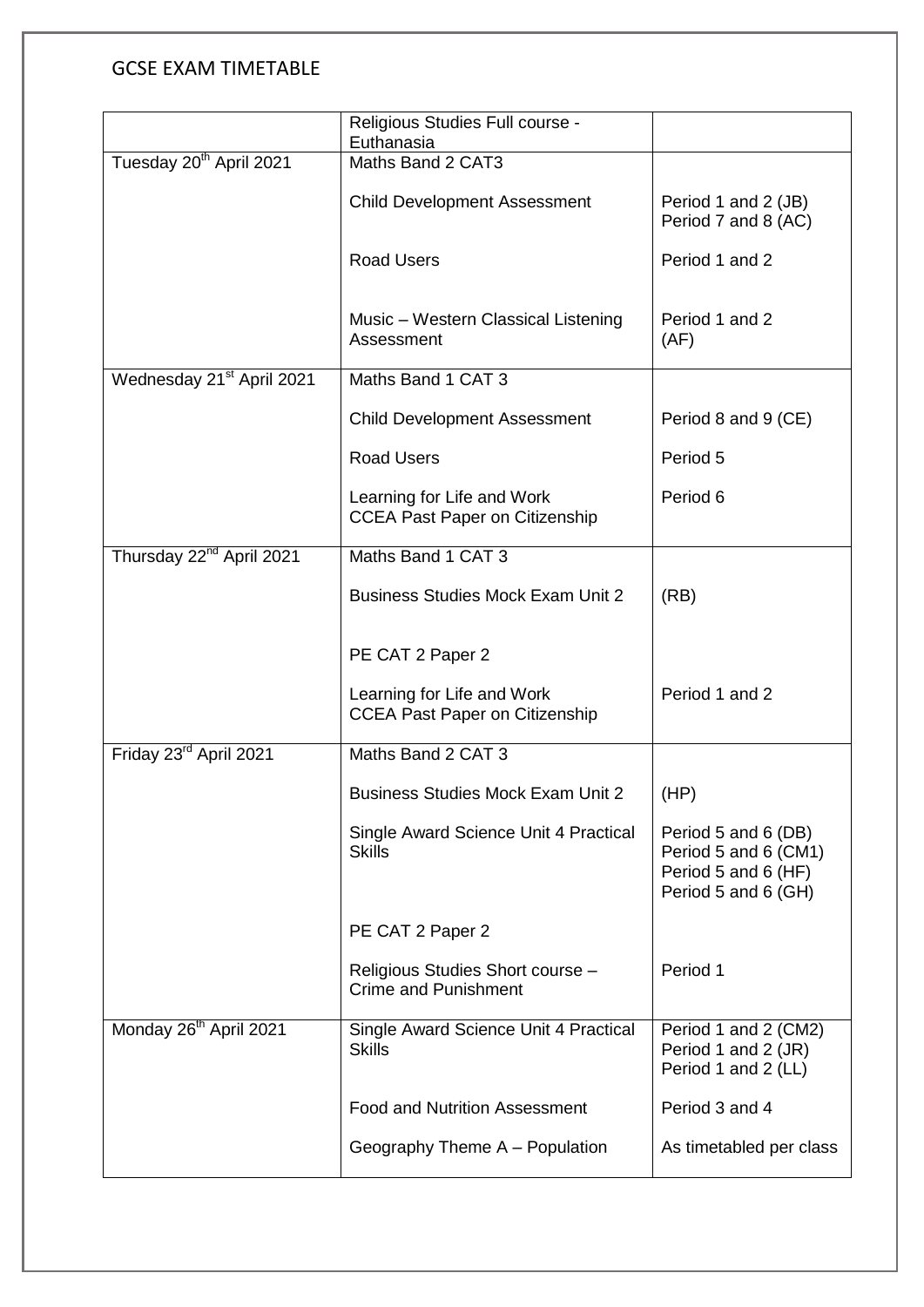|                                       | Music - Viva Voce Assessment                                     | Period 3 and 4 (HB)                                                  |
|---------------------------------------|------------------------------------------------------------------|----------------------------------------------------------------------|
|                                       | Religious Studies Full Course -<br>Abortion                      |                                                                      |
| Tuesday 27 <sup>th</sup> April 2021   | <b>Business Communication Systems</b><br>Unit 2                  |                                                                      |
|                                       | <b>Technology and Design Questions</b>                           | Period 8 (GW)                                                        |
|                                       | Music - Performance assessment                                   | Period 1 and 2 (AF and<br>CS                                         |
| Wednesday 28 <sup>th</sup> April 2021 | <b>Technology and Design Questions</b>                           | Period 5 (AG)<br>Period 6 (SF)                                       |
|                                       | Learning for Life and Work<br>Assessment on Personal Development | Period 6                                                             |
| Thursday 29 <sup>th</sup> April 2021  | Leisure Travel and Tourism Unit 2                                |                                                                      |
|                                       | <b>Further Maths Topic Test</b>                                  | Period 3 and 4                                                       |
|                                       | <b>Technology and Design Questions</b>                           | Period 6 (DB)                                                        |
|                                       | Learning for Life and Work<br>Assessment on Personal Development | Period 1 and 2                                                       |
| Tuesday 4 <sup>th</sup> May 2021      | Double Award Science Unit 5 CCEA<br>Assessment                   | Period 4 and 5 (KU)<br>Period 4 and 5 (SM)<br>Period 4 and 5 (EP/LM) |
|                                       | Music - Performance Assessment                                   | Period 1 and 2 (AF and<br>CS)                                        |
| Wednesday 5 <sup>th</sup> May 2021    | Learning for Life and Work<br>Assessment on Employability        | Period 6                                                             |
| Thursday 6 <sup>th</sup> Mary 2021    | Learning for Life and Work<br>Assessment on Employability        | Period 1 and 2                                                       |
| Monday 10 <sup>th</sup> May 2021      | Single Award Science Biology Unit 1<br><b>CCEA Assessment</b>    | Period 1 and 2 (CM2)<br>Period 1 and 2 (JR)<br>Period 1 and 2 (LL)   |
|                                       | <b>Further Maths this week</b>                                   |                                                                      |
|                                       | Music - Viva Voce                                                | Period 3 and 4 (HB)                                                  |
| Tuesday 11 <sup>th</sup> May 2021     | Maths CCEA Assessment Band 2                                     |                                                                      |
|                                       | Double Aware Science Unit 4 CCEA<br>Assessment                   | Period 4 and 5 (KU)<br>Period 4 and 5 (SM)<br>Period 4 and 5 (EP/LM) |
|                                       | Single Award Science Biology Unit 1                              | Period 4 and 5 (DB)                                                  |